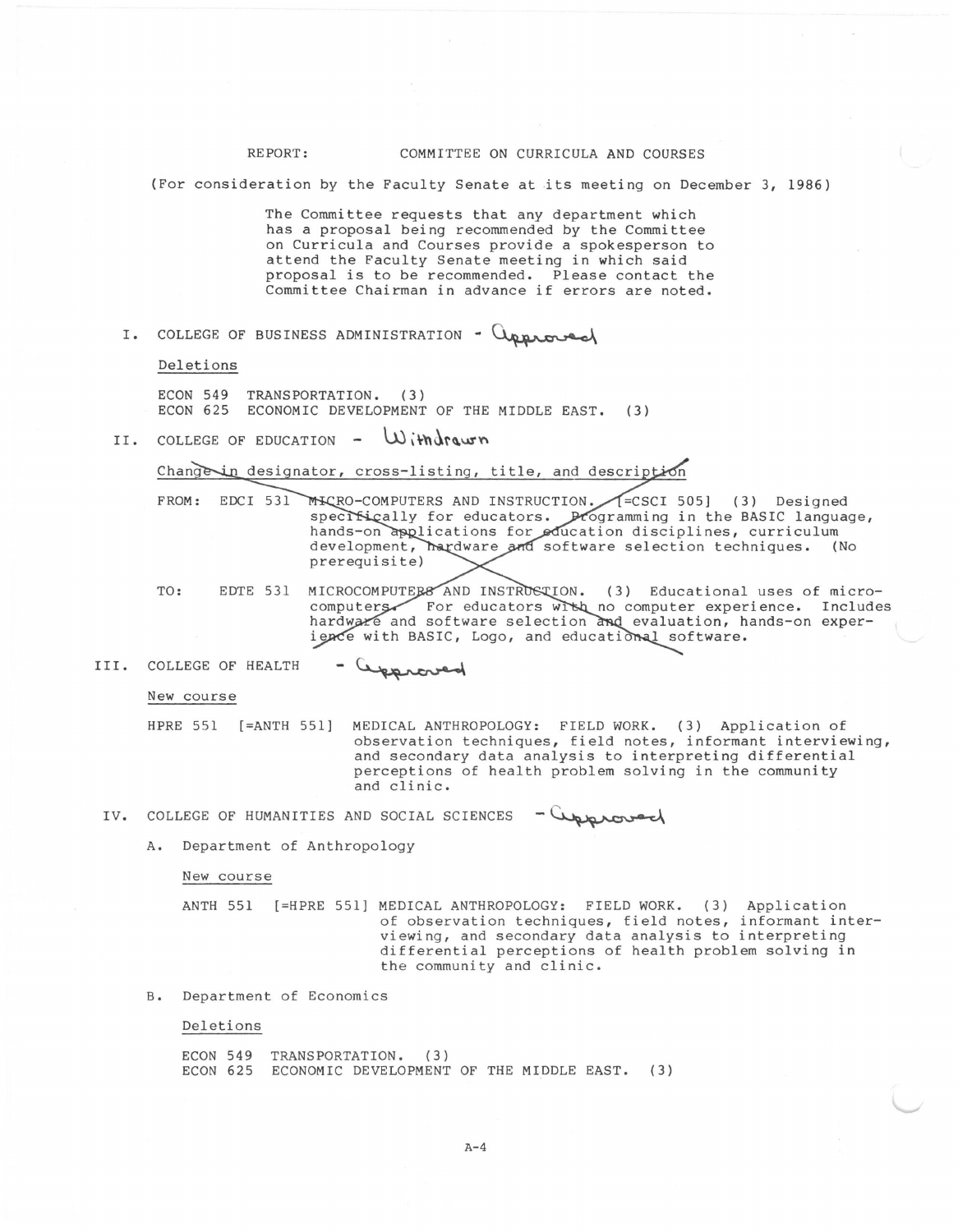C. Department *o[* Foreign Languages

Change in title and description

FROM: SPAN 523 CERVANTES. (3) The Quixote, other works by Cervantes and relevant critical and historical materials.

TO: SPAN 523 DON QUIXOTE. (3) Intensive study of Cervantes's masterpiece, plus relevant critical materials.

D. Department of History

New course

HIST 543 RUSSIAN AND SOVIET DIPLOMATIC HISTORY. (3) Imperial and Soviet foreign and military policies in the nineteenth and twentieth centuries.

Change in title and description

FROM: HIST 504 THE ROMAN EMPIRE, 27 B.C.-A.D. 284. (3) The political, economic, and social structure and development of the Roman Empire from the establishment of the Principiate through the beginning of the third century of the Christian era.

TO: HIST 504 THE ROMAN EMPIRE, 27 B.C.-A.D. 480. (3) The political, economic, and social structure and development of the Roman Empire from the establishment of the Principlate to the fall of the Roman Empire in the West.

## V. COLLEGE OF JOURNALISM approved

Change in prerequisites

FROM: JOUR 531 ADVANCED PUBLIC RELATIONS. (3) (Prereq: JOUR 328/328L and senior standing)

- TO: JOUR 531 ADVANCED PUBLIC RELATIONS. (3) (Prereq: JOUR 328/328L, 401 and senior standing)
- FROM: JOUR 545 ADVERTISING CAMPAIGNS. (3) (Prereq: JOUR 458/458L, 465 and senior standing)

TO: JOUR 545 ADVERTISING CAMPAIGNS. (3) (Prereq: JOUR 401, 458/458L, 165 and senior standing)<br>VI. COLLEGE OF PHARMACY - Quercal

Cross-listing of courses between PHAR and DPHR

FROM: PHAR 646 INTRAVENOUS ADMIXTURES. (3)<br>TO: PHAR 646 INTRAVENOUS ADMIXTURES. [=DPHR 676] (3) INTRAVENOUS ADMIXTURES. FROM: PHAR 628 NUTRITION IN PHARMACY PRACTICE. (3) TO: PHAR 628 NUTRITION IN PHARMACY PRACTICE. [=DPHR 675] (3) FROM: PHAR 630 RADIOPHARMACEUTICS I. (4)<br>TO: PHAR 630 RADIOPHARMACEUTICS I. [=DPHR 633] (4) RADIOPHARMACEUTICS I. FROM: PHAR 631 RADIOPHARMACEUTICS II. (3)<br>TO: PHAR 631 RADIOPHARMACEUTICS II. [=DPHR 634] (3) RADIOPHARMACEUTICS II. FROM: PHAR 527 PROBLEMS IN PHARMACY I. (1-6 credits, content and credits to be arranged) TO: PHAR 527 PROBLEMS IN PHARMACY I. [=DPHR 527] (1-6 credits, content and credits to be arranged)

A-5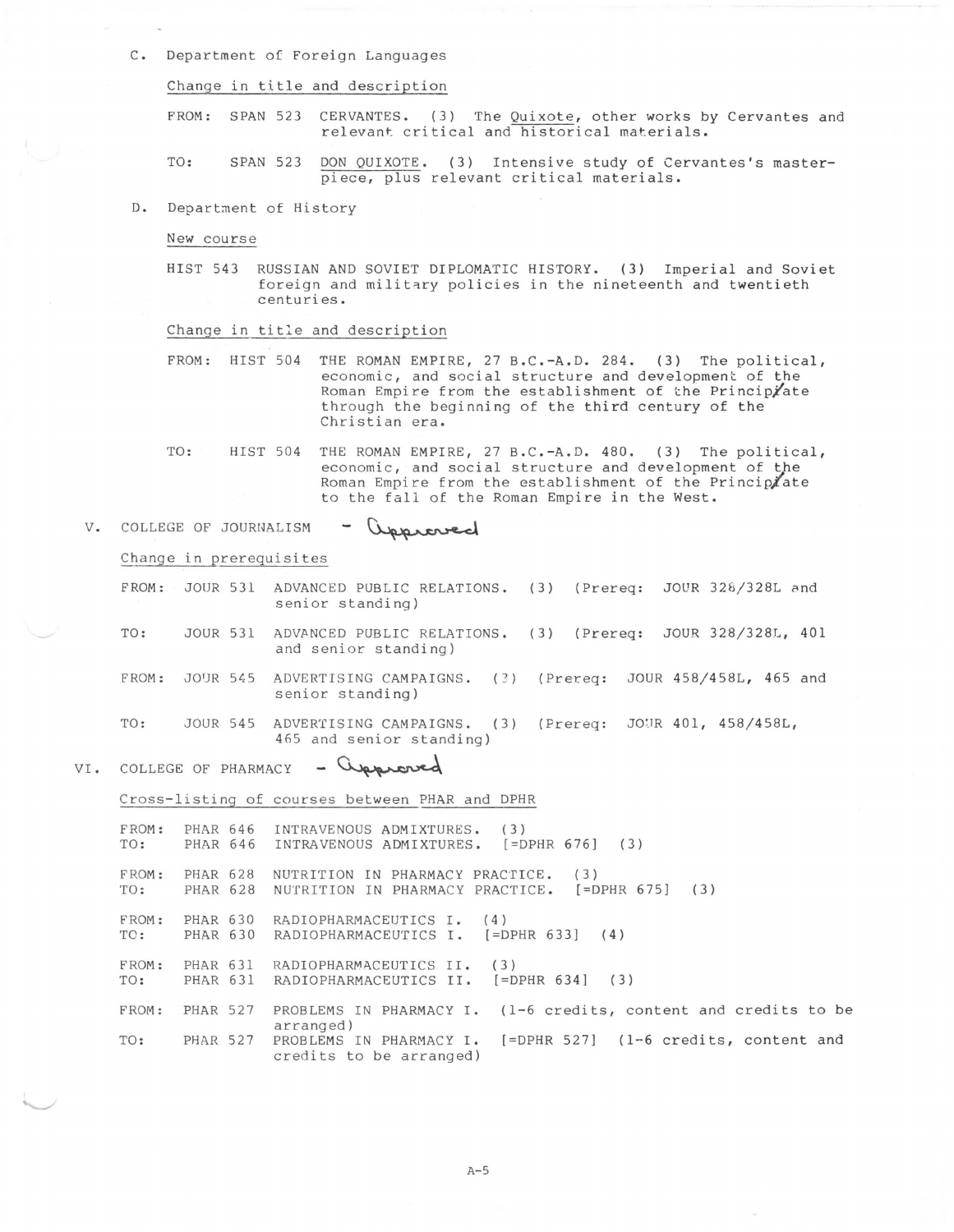| FROM: |                 | PHAR 654 CLINICAL PHARMACOKINETICS.                                                       |
|-------|-----------------|-------------------------------------------------------------------------------------------|
| TO:   | PHAR            | $[=DPHR 652] (3)$<br>DPHR 654 CLINICAL PHARMACOKINETICS.                                  |
|       |                 |                                                                                           |
| FROM: | <b>PHAR 528</b> | PROBLEMS IN PHARMACY II. (1-6 credits, content and credits to be                          |
|       |                 | arranged)                                                                                 |
| TO:   | <b>PHAR 528</b> | PROBLEMS IN PHARMACY II. [=DPHR 528] (1-6 credits, content and<br>credits to be arranged) |

VII. COLLEGE OF SCIENCE AND MATHEMATICS - Corporated

A. Department of Mathematics

Change in prerequisites

FROM: MATH 521 BOUNDARY VALUE PROBLEMS AND PARTIAL DIFFERENTIAL EQUATIONS. (3) (Prereq: MATH 242 or 520, or consent of instructor)

TO: MATH 521 BOUNDARY VALUE PROBLEMS AND PARTIAL DIFFERENTIAL EQUATIONS. (3) (Prereq: MATH 520, or 241 and 242)

B. Center for Science Education

New course

SMED 537 OPTICS. (3) Optics in nature, photography, polarization, vision, color, lasers and holography.

Upproved VIII.

The Committee on Curricula and Courses recommends to the Senate that the implementation of the core curriculum be deferred from Fall 1987 to Fall 1988. The Committee feels that this delay will encourage full faculty consultation and thoughtful exchanges between faculty and administration in the implementation of the core curriculum. Retaining the current implementation date would mean that all curriculum changes would have to be completed by March 1987. The Committee feels strongly that this early deadline would discourage thoughtful debate among faculty and between the faculty and the administration.